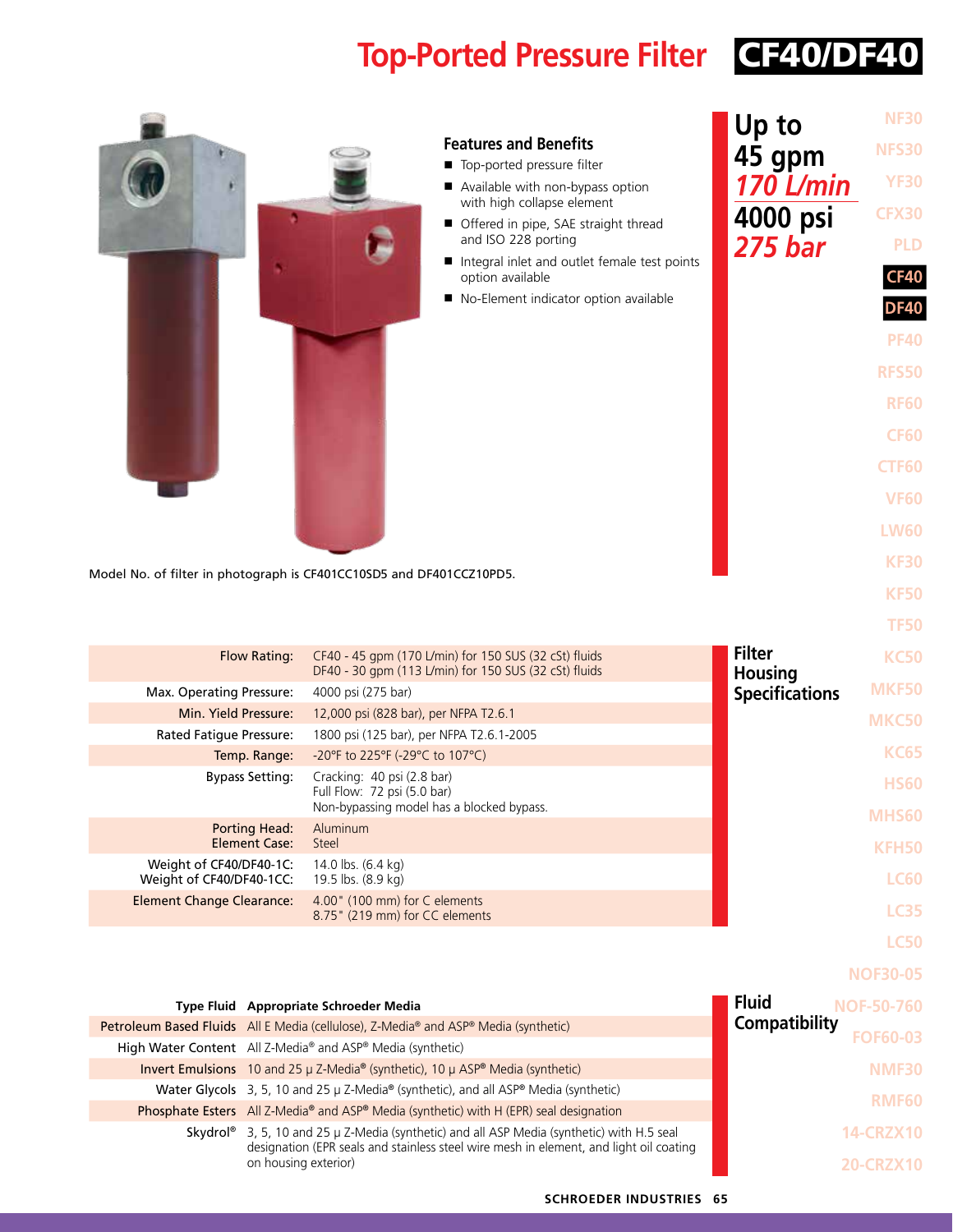# **Top-Ported Pressure Filter** CF40/DF40

 $1C = 9.50 (241)$ 



**Element Performance Information & Dirt Holding Capacity**

Dimensions shown are inches (millimeters) for general information and overall envelope size only. For complete dimensions please contact Schroeder Industries to request a certified print.

|            |                   | Filtration Ratio Per ISO 4572/NFPA T3.10.8.8<br>Using automated particle counter (APC) calibrated per ISO 4402 | <b>Filtration Ratio per ISO 16889</b><br>Using APC calibrated per ISO 11171 |                        |                         |
|------------|-------------------|----------------------------------------------------------------------------------------------------------------|-----------------------------------------------------------------------------|------------------------|-------------------------|
| Element    | $\beta_x \geq 75$ | $B_v \ge 100$                                                                                                  | $B_v \ge 200$                                                               | $\beta_{v}(c) \ge 200$ | $\beta_{v}(c) \ge 1000$ |
| CZ1/CCZ1   | < 1.0             | <1.0                                                                                                           | <1.0                                                                        | <4.0                   | 4.2                     |
| CZ3/CCZ3   | <1.0              | $<1$ $\Omega$                                                                                                  | 200                                                                         | $<$ 4.0                | 4.8                     |
| CZ5/CCZ5   | 2.5               | 3.0                                                                                                            | 4.0                                                                         | 4.8                    | 6.3                     |
| CZ10/CCZ10 | 7.4               | 8.2                                                                                                            | 10.0                                                                        | 8.0                    | 10.0                    |
| CZ25/CCZ25 | 18.0              | 20.0                                                                                                           | 225                                                                         | 19.0                   | 24.0                    |
| CCZX3      | <1.0              | <1.0                                                                                                           | 200                                                                         | 4.7                    | 5.8                     |
| CCZX10     | 7.4               | 8.2                                                                                                            | 10.0                                                                        | 8.0                    | 9.8                     |

| Element                  | DHC (gm)                                                                                                                   | Element                                                                                        | DHC (gm)                             |  |
|--------------------------|----------------------------------------------------------------------------------------------------------------------------|------------------------------------------------------------------------------------------------|--------------------------------------|--|
| CZ <sub>1</sub>          | 25                                                                                                                         | CCZ <sub>1</sub>                                                                               | 57                                   |  |
| CZ3                      | 26                                                                                                                         | CCZ3                                                                                           | 58                                   |  |
| CZ5                      | 30                                                                                                                         | CCZ <sub>5</sub>                                                                               | 63                                   |  |
| CZ10                     | 28                                                                                                                         | CCZ <sub>10</sub>                                                                              | 62                                   |  |
| CZ25                     | 28                                                                                                                         | CCZ <sub>25</sub>                                                                              | 63                                   |  |
|                          |                                                                                                                            | CCZX3                                                                                          | $26*$                                |  |
|                          |                                                                                                                            | CCZX10                                                                                         | $28*$                                |  |
| Element Collapse Rating: |                                                                                                                            | 150 psid (10 bar) for standard elements<br>3000 psid (210 bar) for high collapse (ZX) versions |                                      |  |
| Flow Direction:          |                                                                                                                            | Outside In                                                                                     |                                      |  |
|                          | Element Nominal Dimensions:<br>$C: 3.0$ (75 mm) O.D. x 4.75 (120 mm) long<br>$CC: 3.0$ " (75 mm) O.D. x 9.5" (240 mm) long |                                                                                                |                                      |  |
|                          |                                                                                                                            |                                                                                                | * Based on 100 psi terminal pressure |  |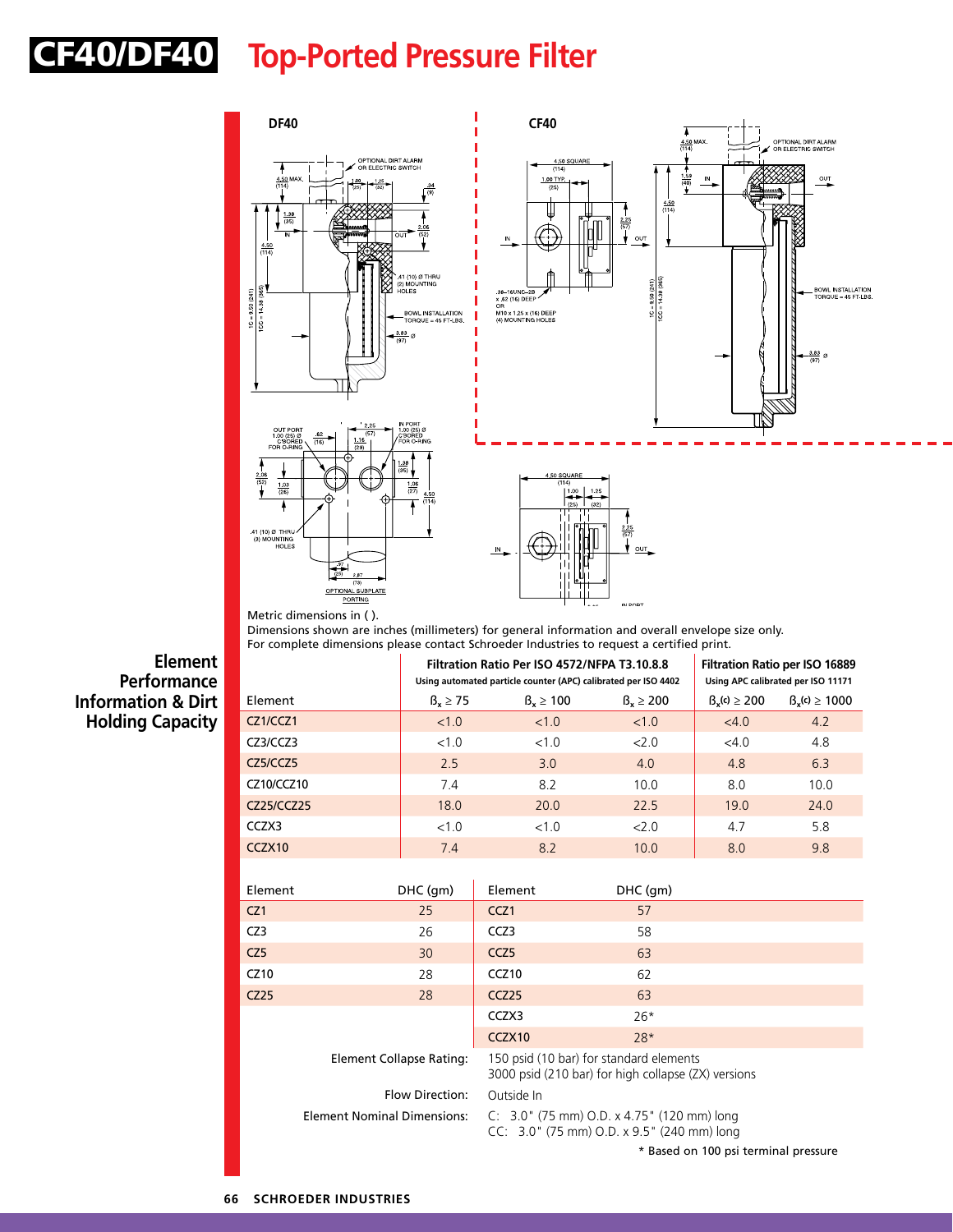## **Top-Ported Pressure Filter** CF40/DF40

### **Pressure Drop Information**

**Based on Flow Rate and Viscosity**



### ∆**Pfilter =** ∆**Phousing +** (∆**Pelement** \*V*f* )

### **Exercise:**

Determine ∆**Pfilter** at 25 gpm (94.6 L/min) for CF401CZ10SD5 using 200 SUS (42.6 cSt) fluid.

Use the housing pressure curve to determine ∆P<sub>housing</sub> at 25 gpm. In this case, ∆P<sub>housing</sub> is 4.5 psi (.31 bar) on the graph for the CF40 housing.

Use the element pressure curve to determine ∆**Pelement** at 25 gpm. In this case, ∆**Pelement** is 6 psi (.42 bar) according to the graph for the CZ10 element.

Because the viscosity in this sample is 200 SUS (42.6 cSt), we determine the **Viscosity Factor (**V*f***)** by dividing the **Operating Fluid Viscosity** with the **Standard Viscosity** of 150 SUS (32 cSt). To best determine your Operating Fluid Viscosity, please reference the chart in Appendix D.

Finally, the overall filter pressure differential, ∆**Pfilter** , is calculated by adding ∆**Phousing** with the true element pressure differential, (∆**Pelement**\*V*f* ). The ∆**Pelement** from the graph has to be multiplied by the viscosity factor to get the true pressure differential across the element.

#### **Solution:**

∆**Phousing** = 4.5 psi [.31 bar] | ∆**Pelement** = 6 psi [.42 bar]

∆**Phousing**

V*f* = 200 SUS (42.6 cSt) / 150 SUS (32 cSt) = 1.3

$$
\triangle P_{filter} = 4.5 \text{ psi} + (6 \text{ psi} * 1.3) = 12.3 \text{ psi}
$$
  
OR

∆**Pfilter** = .31 bar + (.42 bar \* 1.3) = .86 bar

#### Note:

If your element is not graphed, use the following equation: ∆**Pelement** = Flow Rate x ∆**P***f.* Plug this variable into the overall pressure drop equation.

| Ele.              | ΛP          | Ele.               | ΛP    |
|-------------------|-------------|--------------------|-------|
| $C_3$             | 0.50        | CC <sub>3</sub>    | 0.22  |
| C10               | በ 19        | CC10               | 0.13  |
| C25               | 0.09        | CC25               | 0.03  |
| CAS3              | <u>ი 50</u> | CCAS3              | 0.20  |
| CAS <sub>5</sub>  | 0.32        | CCAS5              | 0.19  |
| CAS <sub>10</sub> | በ 25        | CCAS <sub>10</sub> | 0. 10 |
|                   |             | CC <sub>7</sub> X3 | 0.29  |
|                   |             | CC7X10             | በ 26  |